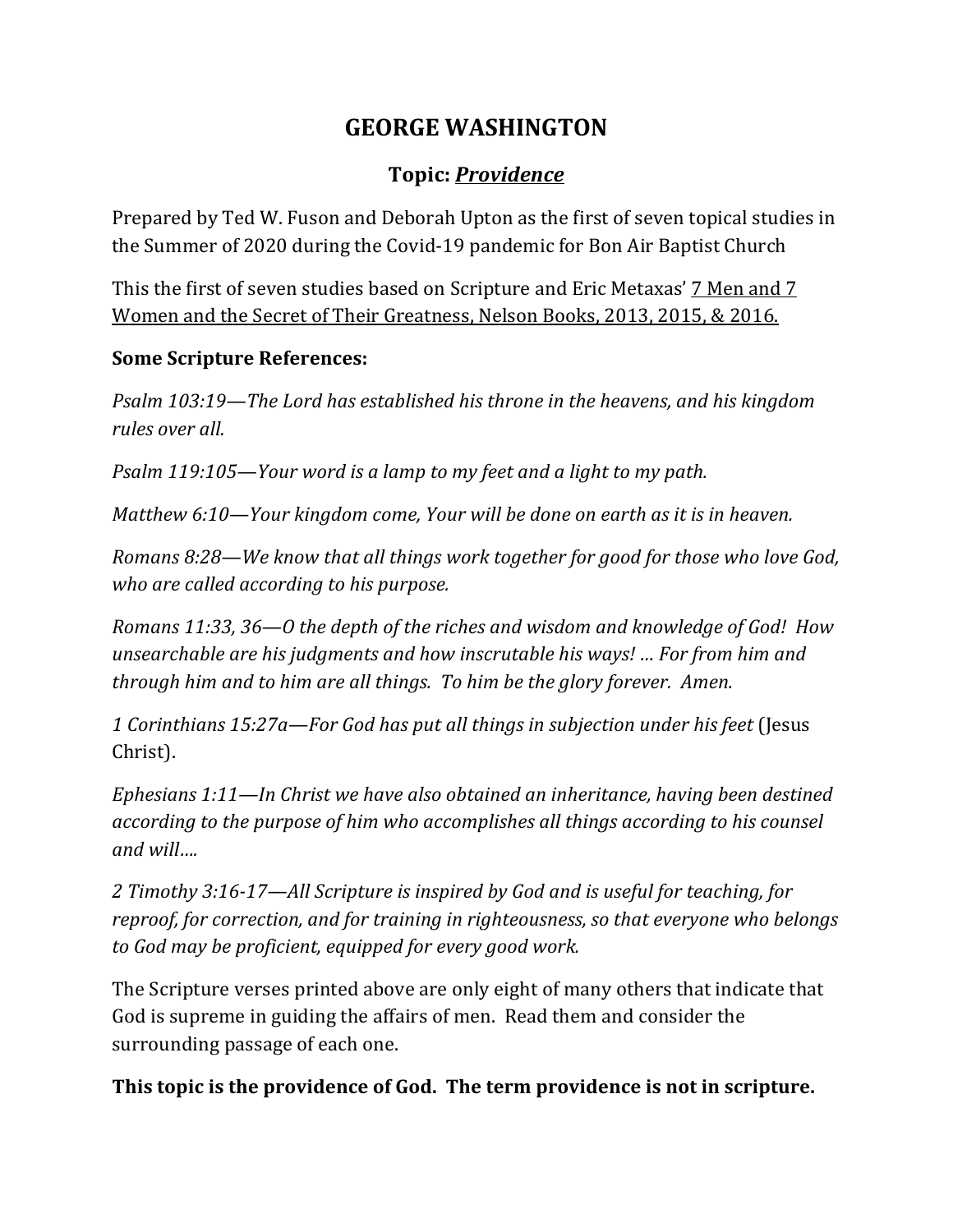### Let's begin with a definition of the term providence.

Wayne Grudem in his Systematic Theology, page 315, defines it as follows:

God is continually involved with all created things in such a way that he (1) keeps them **existing and maintaining the properties with which he created them; (2) cooperates with created things in every action, directing their distinctive properties to cause them to act as they do; and (3) directs them to fulfill his purposes.**

Fatalism is the idea that everything that has happened had to happen and that everything that will happen is supposed to happen. This means that God's relationship to creation is controlled by the choices of mankind and the action of his creation in keeping with the properties of creation. In other words, God is limited once creation began. It would mean that evil or the Devil's power is equal to and sometimes superior to that of the Creator. Deism and fatalism reflect this thinking and do not represent biblical theology.

Biblical theology presents God as involved in creation, controlling creation, and inserting himself in creation with his people, the Hebrews, and in supremely in Jesus, the Messiah (Christ). We call that the Incarnation, God in man. Jesus was both God and man. Thus, Deism and fatalism are not the biblical understanding of the providence of God. God works in everything according to his purposes so that even evil and sin, natural disasters, or accidents as we call them cannot inhibit his ultimate purposes.

At any moment we often cannot understand events. Time to God is eternal. To us time is past, momentary, and future. God is—"*I* am who *I* am." *(Exodus* 3:14) He is involved all the time, past, present, and future. His providence is active all the time. Only by his Spirit can we understand the ways of God. (See 1 *Corinthians 2:1-16.*)

Wayne Grudem's definition is classic and thorough. However, I propose this statement regarding the providence of God in Jesus Christ by the power the Holy Spirit working in Creation and in all who by faith follow Jesus as Lord and Savior:

God's Providence: God can and will complete his purpose in his creation regardless of what we observe or experience at any moment in time. Pain, evil, sin, disaster, accident, et cetera are not the will of God, although he can and will work in and through them. They cannot ultimately threaten his purpose which is to redeem all creation showing his love to all generations. (See *Romans, Chapter 8.*)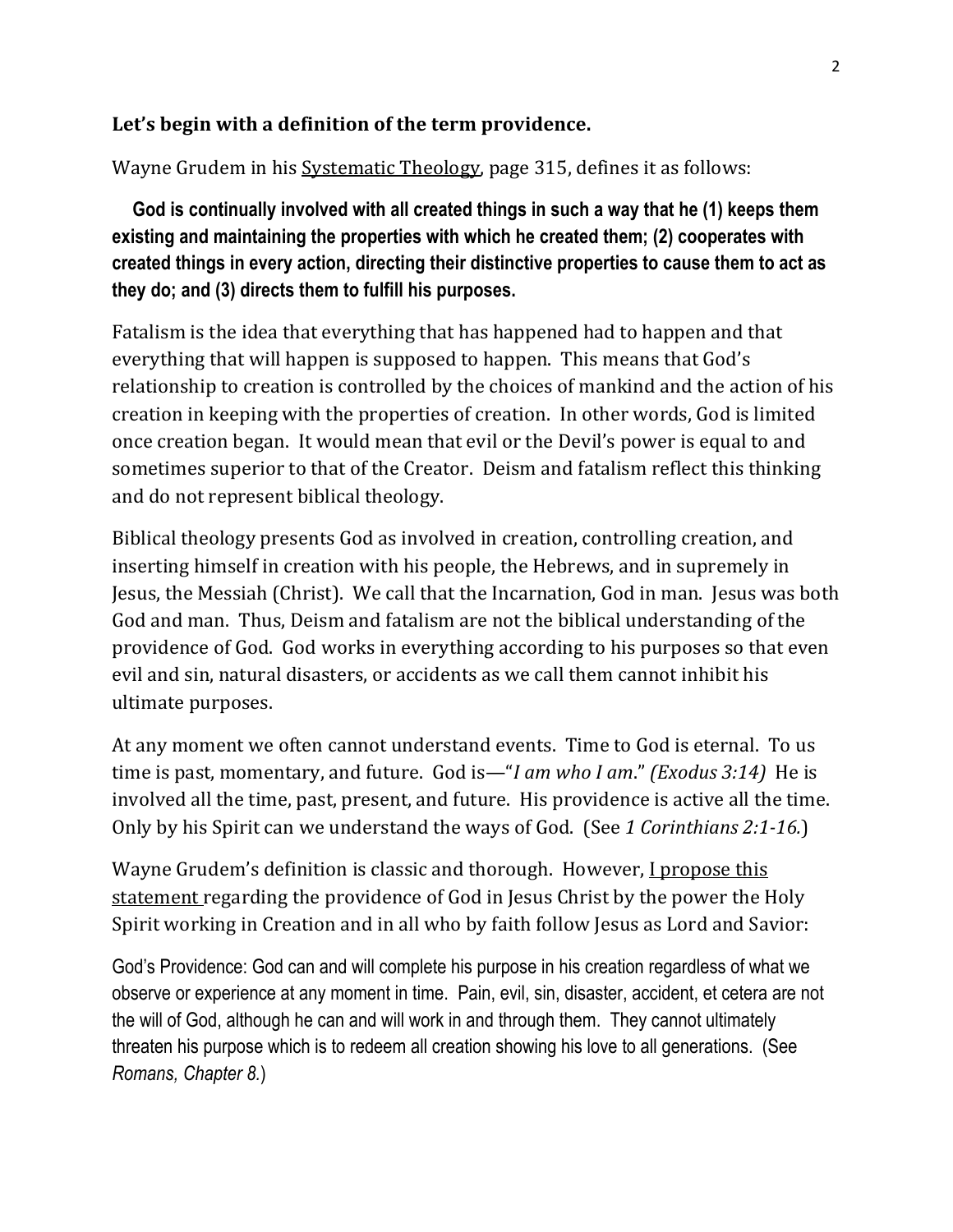So then, how can we explain the providence of God when everything seems to be going wrong as we experience it? Answer: consider the cross and resurrection of Jesus. There, our Father defeated the last enemy, death, by going through it and conquering it. So by faith in him, we can experience the same. (See *John 14:15-17*, *26-27; 2 Corinthians 1:8-9, 5:7, 12:10; Galatians 6:9; Philippians 4:12-13*; *Colossians 1:15-20;* and *Hebrews 1:1-3.*) 

Looking at George Washington's belief in providence, see pages 24, 25, 29, 30-37, and  $44-49$  in the book including men and women (pages  $4, 5, 7, 10-17$  and  $24-29$  in the single book of men, only). There you read evidence that Almighty God worked in the life of Washington to lead our fore fathers to found our nation. It led James Thomas Flexner to title his biography of our first president, Washington: The Indispensable man. John Adams believed Washington was the only man who could lead our new nation.

This wonderful chapter by Metaxas gives us text and context to discuss the providence of God in the founding of our nation and the leadership of George Washington. See Chapter one in your book.

Further, it provides us a place to begin in discussing the providence of God in the politics and activities of our lives, of our nation, and of our world.

The following questions are meant to open the discussion:

- 1. Was it the providence of God that led to your formation in your mother's womb? See Jeremiah 1:4-5, Psalm 139, Luke 1:34-45, John 1:6-8, and Genesis 15:1-6.
- 2. How is the Providence of God involved in the forming of our nation? Was Washington the only man God wanted to be our first president?
- 3. Was your marriage the will of God? Could you have married someone else in the providence of God? What about Washington marrying Martha, having slaves, and having no children of his own blood? Providential?
- 4. What about the Hebrews annihilating their enemies when conquering the holy land? Compare that with Jesus' teaching that we should love our enemies, et cetera?
- 5. How can we understand the providence of God in facing pandemics, earthquakes, tsunamis, calamities of nature, and accidents? Is there really such a thing as an accident? Or, is everything the direct result of the providence of God?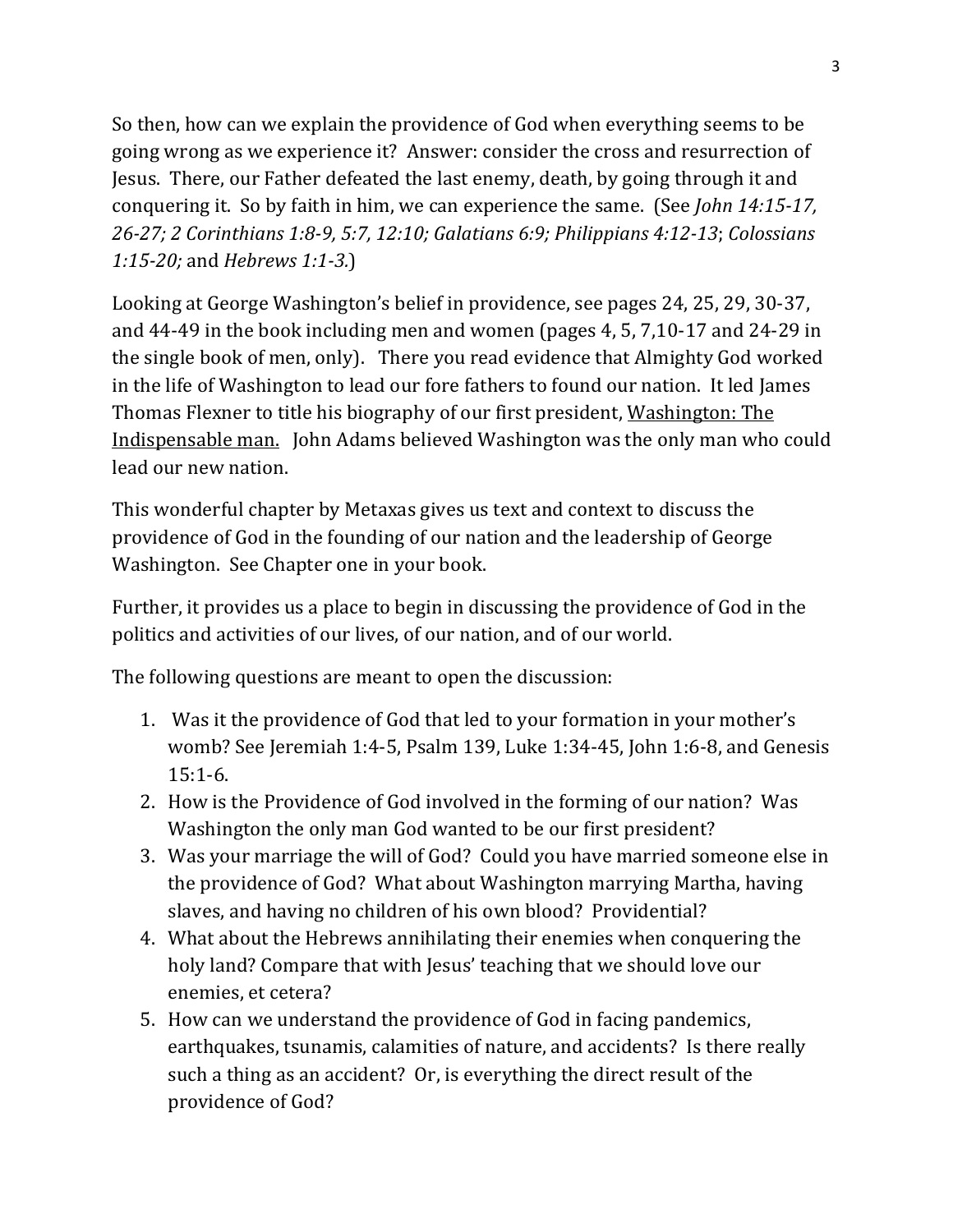- 6. What scriptures best describe the character of God?
- 7. How has the providence of God been experienced in the calling of a pastor at BABC and the ending of a pastor's ministry at BABC? Other pastoral staff or support staff?
- 8. How do you know what God wants in your life daily or for the years to come? Generally? Specifically? How is your choice the providence of God, if it is? How is it not?
- 9. What did Jesus mean when he said, "Your kingdom come, your will be done on earth as it is in heaven?

### **Appendix**

Here are some quotes and their sources of Washington's reference to the providence of God. These twelve direct quotes are but a few of the numerous references by Washington to Divine Providence in his life and writings.

- 1. The Man must be bad indeed who can look upon the events of the American Revolution without feeling the warmest gratitude towards the great Author of the Universe whose divine interposition was so frequently manifested in our behalf. *Washington's Letter to Samuel Langdon, September 28, 1789*
- 2. May the same wonder-working Deity, who long since delivering the Hebrews from their Egyptian Oppressors planted them in the promised land—whose Providential Agency has lately been conspicuous in establishing these United States as an Independent Nation—still continue to water them with the dews of Heaven and to make the inhabitants of every denomination participate in the temporal and spiritual blessings of that people whose God is Jehovah. Letter to the Hebrew congregation of Savannah, Georgia
- 3. Glorious indeed has been our Contest: glorious, if we consider the Prize for which we contended, and glorious in is Issue; but in the midst of our joys, I hope we shall not forget that, to Providence is to be ascribed the Glory and the Praise. Letter to Reverend John Rodgers, June 11, 1783
- 4. I flatter myself that a superintending Providence is ordering everything for the best, and that, in due time, all will end well. Letter to Landon Carter *regarding American patriot's* prisoners in the North, October 27, 1777
- 5. It is not a little pleasing, nor less wonderful to contemplate, that after two years Manoeuvring and undergoing the strangest vicissitudes that perhaps ever attended any one contest since the creation both Armies are brought back to the very point now reduced to the use of the spade and pick axe for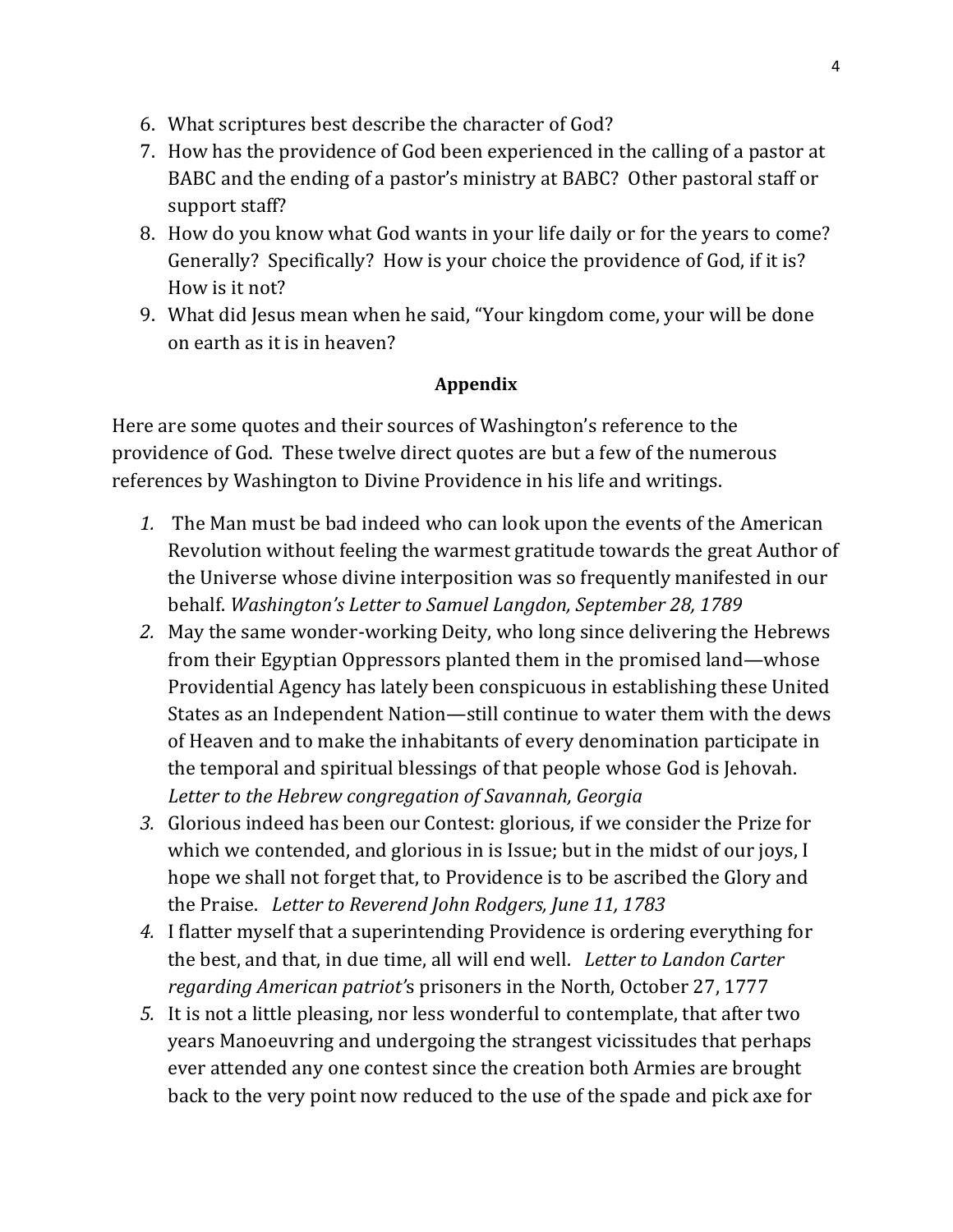defense. The hand of Providence has been so conspicuous in all this, that he must be worse than an infidel that lacks faith, and more than wicked, that has not gratitude enough to acknowledge his obligations, but it will be time enough for me to turn preacher, when my present appointment ceases; and therefore, I shall add not more on the Doctrine of Providence. *Private letter to Brigadier General Thomas Nelson, August 20, 1778*

- 6. What will be the consequences of our Arming for self defense, that Providence, who permits these doings in the Disturbers of Mankind; and who rules and Governs all things, alone can tell. To its all powerful decrees we must submit, whilst we hope that the injustice of our Cause if War, must ensue, will entitle us to its Protection. Letter to Reverend Jonathan Boucher, *August 15, 1798*
- *7.* And also that we may then unite in most humbly offering our prayers and supplications to the great Lord and Ruler of Nations and beseech him to pardon our national and other transgressions, to enable us all, whether in public or private stations, to perform our several and relative duties properly... Washington's thanksgiving Proclamation, October 3, 1789
- 8. I now make it my earnest prayer, that God would...most graciously be pleas'd to dispose us all to do justice, to love mercy and to demean ourselves, with that Charity, humility & pacific temper of mind, which were the Characteristics of the Divine Author of our blessed Religion & without humble imitation of whose example in these things, we can never hope to be a happy nation. *Washington's Circular Letter to the States, June 8, 1783*
- 9. Whereas it becomes us humbly to approach the throne of Almighty God, with gratitude and praise for the wonders which his goodness has wrought in conducting our fore-fathers to this western world...and above all, that he hath diffused the glorious light of the gospel, whereby, through the merits of our gracious Redeemer, we may become the heirs of his eternal glory. *Washington's General Orders, November 27, 1779*
- 10. While I reiterate the professions of my dependence upon Heaven as the source of all public and private blessings; I will observe that the general prevalence piety, philanthropy, honesty, industry, and economy seems, in the ordinary course of human affairs particularly necessary for advancing and conforming the happiness of our country. Answering a letter from the General Assembly of Presbyterian Churches in the United States, May 1789
- 11. While we are contending for our own liberty, we should be very cautious not to violate the rights of conscience in others, ever considering that God alone is